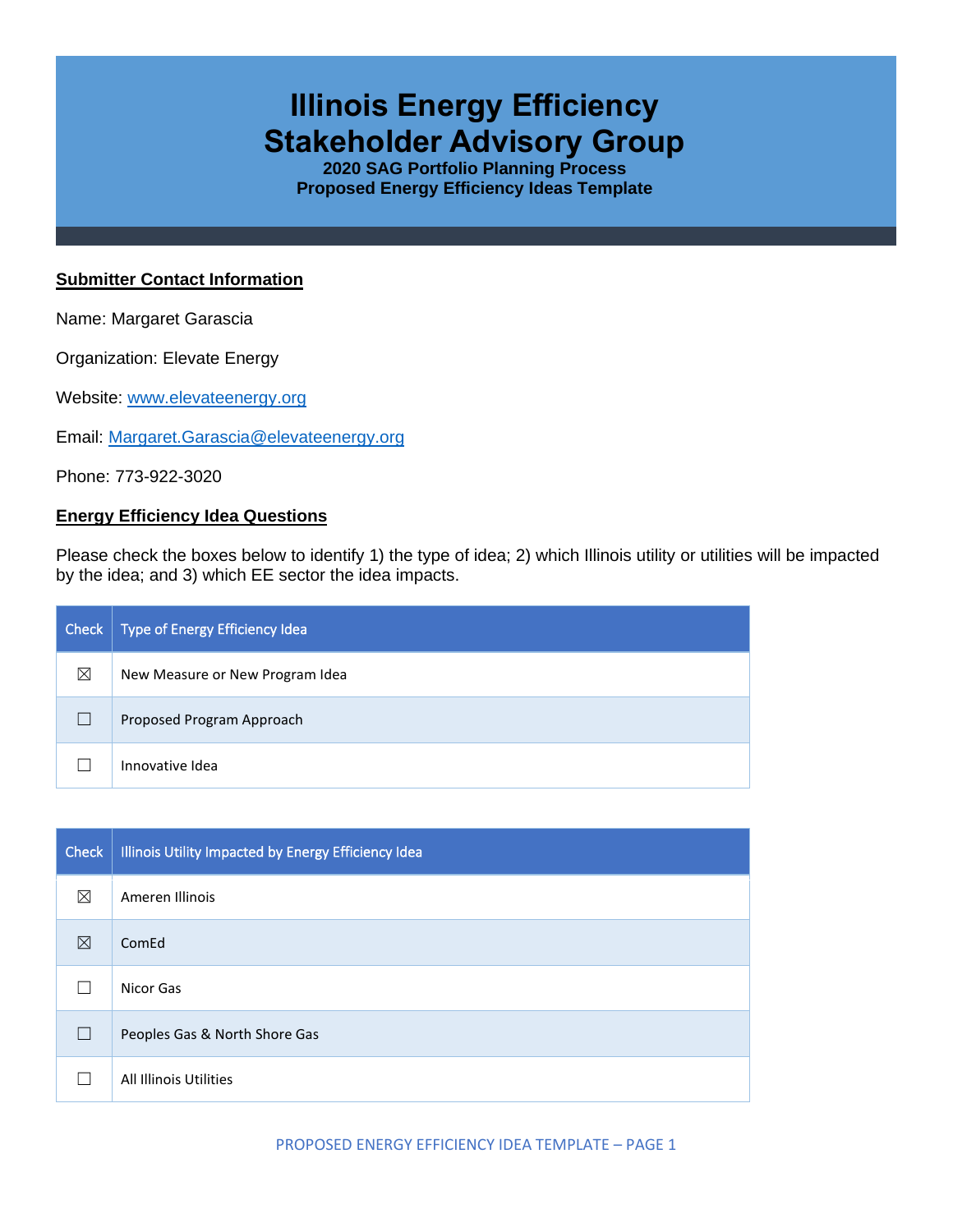| <b>Check</b> | <b>Energy Efficiency Sector Targeted by Energy Efficiency Idea</b>           |
|--------------|------------------------------------------------------------------------------|
|              | Residential Customers – Single Family (non-income qualified/income eligible) |
|              | Residential Customers – Multifamily (non-income qualified/income eligible)   |
|              | Residential Customers – Single Family Income Qualified/Income Eligible       |
| ⊠            | Residential Customers – Multifamily Income Qualified/Income Eligible         |
|              | Small Business Customers (commercial & industrial sector)                    |
|              | Medium/Large Business Customers (commercial & industrial sector)             |
| ⊠            | Other (research & development, emerging technologies, market transformation) |

## **Additional Questions**

1. **Description of Idea:** Describe the proposed idea, including the purpose of the suggested idea and rationale. Describe whether this is an idea that could be implemented in an existing EE program, or whether the idea involves establishing a new measure or program. Please indicate whether additional research may be required before implementation.

*Questions to consider: What issue will this proposed change resolve? Will the proposed change increase participation and result in increased energy savings? Will this reduce costs? Will this increase customer satisfaction? Will this help achieve statutory goals? Will this help increase program penetration?* 

Elevate Energy recommends the electric utilities consider a pilot program to conduct whole-building electrification retrofits in existing multifamily buildings across their service territories. Electrification is a key strategy to reducing the overall energy intensity and carbon impact of the existing housing stock, and would complement existing climate policy in Illinois—see, for example Governor Pritzker's [Executive Order](https://www2.illinois.gov/epa/topics/climate/Pages/default.aspx) committing Illinois to the goals of the Paris Climate Accord. The use of high-performance heat pumps and heat pump water heaters yields very large reductions in site energy consumption, consistent with the statutory definition of energy efficiency. Electrification of buildings, if properly measured and evaluated, will provide high savings potential for electric utilities.

The recommended pilot would include:

- comprehensive energy efficiency including building envelope measures to optimize the system size needed to meet heating and cooling loads
- electrification of the heating system according to the existing equipment, via a centralized system like variable refrigerant flow (VRF) or via individual systems like mini-split air-source heat pumps
- electrification of the domestic hot water system via a heat pump hot water heater, (or a hydronic system as appropriate)
- electrification of the cooking systems in-unit
- upgrades to the electrical panel (if necessary)
- workforce training for contractors unfamiliar with electrification retrofits
- incorporation of grid-enabled technology and ComEd's Hourly Pricing, as applicable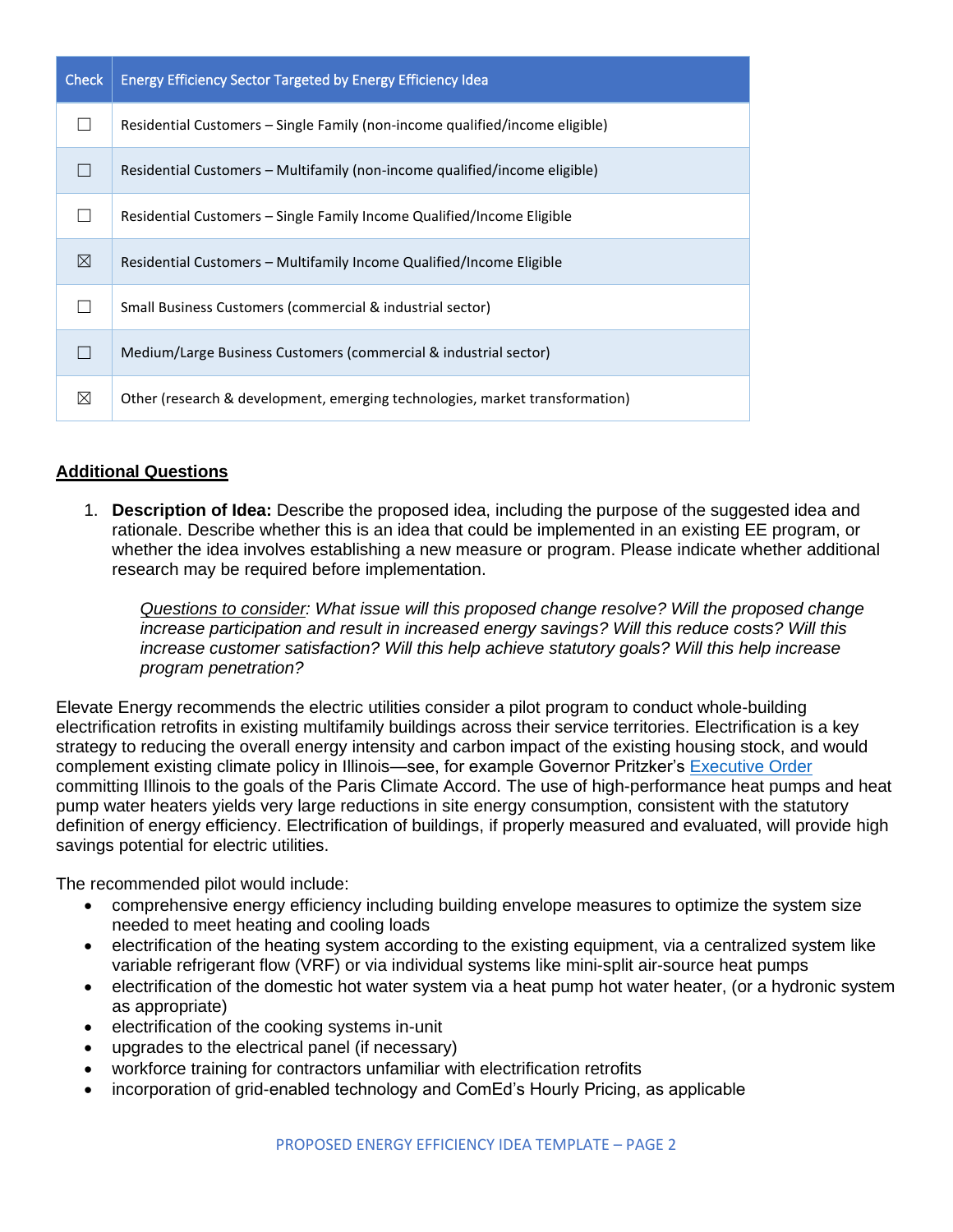This pilot would require new measures, or the reintroduction of previously phased-put measures. For example: the ComEd Energy Efficiency Program currently provides rebates for air-source and ground-source heat pumps, but recently removed incentives for heat pump water heaters due to low demand and does not provide incentives for stoves (either induction or resistance). The Ameren rebates would also need to be amended.

This idea could be implemented the existing energy efficiency programs, with the above-mentioned additions of specific measures. The existing programs already have pipelines of buildings and portfolios, and could target the buildings that represent the best opportunity for whole-building electrification.

This pilot would answer key questions about electrification, including:

- What are the requirements for upgrading the electrical panel in different types of buildings?
- What is the level of contractor expertise to install and operate electric equipment?
- What are the impacts on tenants in terms of comfort and equipment operation?
- 2. **Implementation:** How will this idea be delivered to the target market? Describe marketing strategies used to reach the target market and minimize market confusion.

This idea should be delivered via the existing marketing approach for multifamily energy efficiency programs. Customers will be offered electrification packages as appropriate for their buildings, and confusion would be mitigated by not having a separate marketing channel.

3. **Background:** Describe where the idea originated from, including whether this idea has been successfully implemented in other jurisdictions. Provide specific background information that will help utilities and SAG participants understand the proposed idea.

*Questions to consider: In what jurisdiction has this idea been successfully implemented? Do you have information on eligible customers, participation achieved, and/or savings achieved? Do you have access to reports describing the successful idea / program approach?* 

Electrifying the Illinois building stock presents a major challenge for regional climate goals. New zero emission construction, which presents stronger economics and a clearer pathway, has sometimes dominated conversations. Existing buildings, especially the income eligible housing stock, presents greater economic challenges. Midwest stakeholders who are in favor of electrification are also concerned about the lack of data and awareness on the potential for electrification in affordable housing stock. There are concerns that the market for electrification technologies will develop primarily for single family dwellings, but that low-income and vulnerable residents (most of whom are renters) could be left behind.

If given the opportunity to pilot and develop comprehensive solutions to equitably electrify affordable housing stock, those solutions reveal specific approaches and measures that will be useful across other (existing and new) building sectors as well. For example: the Illinois building stock is home to several dominant typologies: the 6-flat walkup with a central steam boiler; the mid-rise apartment building with individual forced air units; etc. These types of buildings will require different electrification approaches and measures, and collecting and publishing data will yield important implications for buildings with similar existing heating and cooling systems across Illinois.

Importantly, this program will produce early data and case studies meant to be shared with a wide range of stakeholders. In particular, learnings in the colder Northern Illinois climate will have implications for other cold climate locales and likewise for downstate Illinois where summer cooling loads are bigger.

Other utilities and actors across the country have implemented electrification approaches in multifamily buildings, ranging from single-measure incentives to whole-building programs. Following is a list of other utilityfunded and or -implemented electrification programs: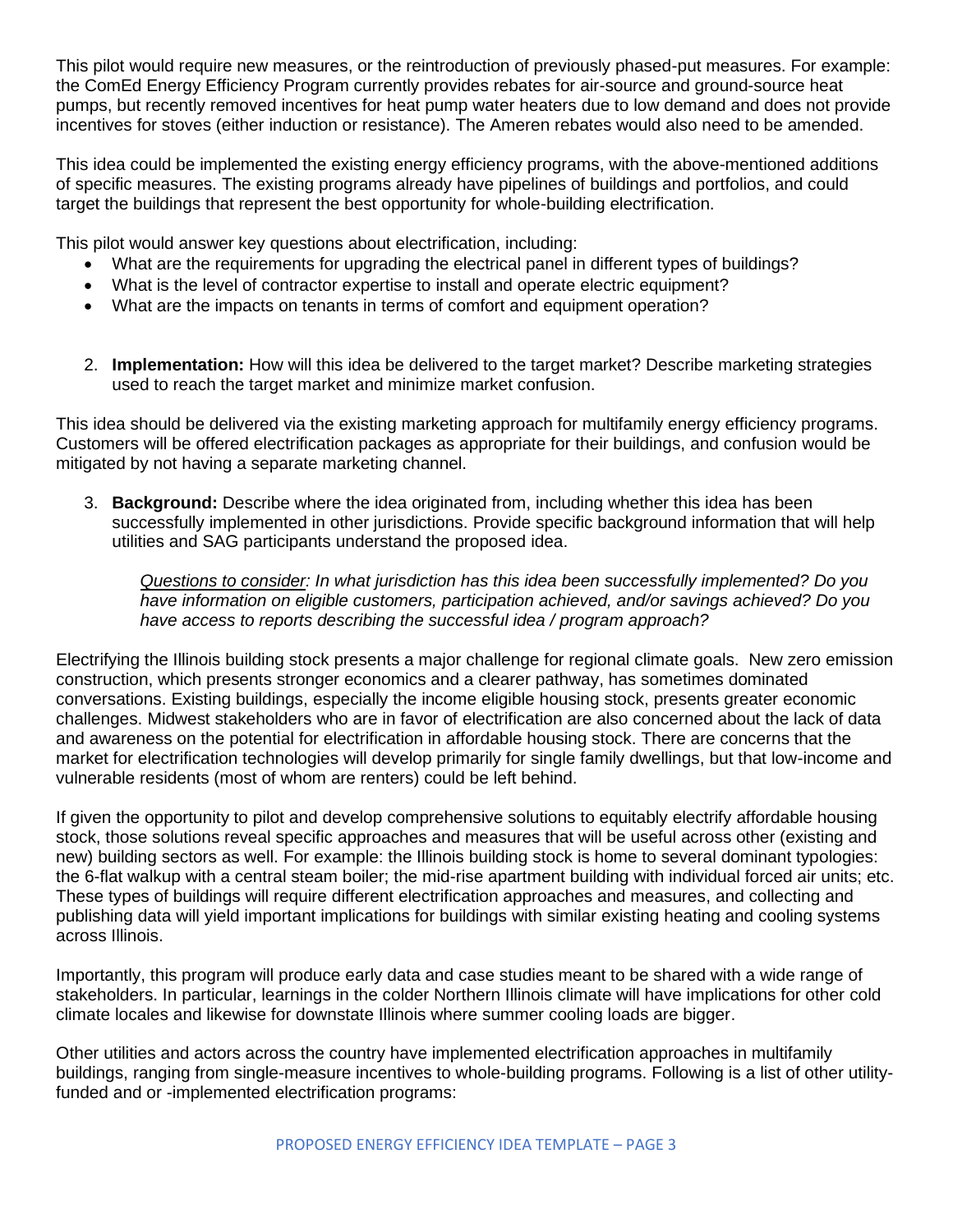| <b>Utility/Funder</b><br>(State)  | <b>Program Name</b>       | <b>Description</b>                                      | <b>Budget</b><br>(if available) | <b>Units</b><br>(if available) |
|-----------------------------------|---------------------------|---------------------------------------------------------|---------------------------------|--------------------------------|
| South Coast<br><b>Air Quality</b> | Multifamily<br>Affordable | Permanent displacement of<br>combustion-based equipment | \$7.7M                          | 2000-2,500                     |
| Management                        | Housing                   | through whole-building retrofits                        |                                 |                                |
| District (CA)                     | Electrification           |                                                         |                                 |                                |
|                                   | Program                   |                                                         |                                 |                                |
|                                   | (MAHEP)                   |                                                         |                                 |                                |
| Bay Area                          | <b>Clean Heating</b>      | Goal is to reduce, and eventually                       |                                 | ~1250                          |
| Regional                          | Pathway                   | eliminate, carbon emissions from                        |                                 |                                |
| Energy                            |                           | energy. Per unit incentive of \$750 for                 |                                 |                                |
| <b>Network</b>                    |                           | projects that reduce carbon by 0.25                     |                                 |                                |
| (BayREN)                          |                           | ton/unit, in addition to measure-                       |                                 |                                |
| (CA)                              |                           | based incentives                                        |                                 |                                |
| <b>Massachusetts</b>              | <b>Whole-Home Air</b>     | Incentives for heating system                           | \$500K                          |                                |
| <b>Clean Energy</b>               | <b>Source Heat</b>        | electrification for buildings with 1 to 4               |                                 |                                |
| Center (MA)                       | pump pilot                | units                                                   |                                 |                                |
| City of Palo                      | <b>Heat Pump Hot</b>      | Up to \$1500 incentive for a high                       |                                 |                                |
| <b>Alto Utilities</b>             | <b>Water Program</b>      | efficiency, electric heat pump water                    |                                 |                                |
| (CA)                              |                           | heater                                                  |                                 |                                |

4. **Idea Impact:** Provide additional information on the customer segment that will be targeted with the program idea, including how and why this idea will have a positive impact on customers participating in Illinois EE programs.

*Questions to consider: What level of impact will this idea have on current EE programs? How much additional market share do you estimate this change will impact?*

To date there have not yet been whole-building multifamily electrification projects in the Midwest, even though this type of housing forms the backbone of affordable housing in the urbanized areas of the region. Illinois is home to roughly 605,000 units of affordable multifamily housing, of which 79% is in the ComEd territory and 21% is in the Ameren territory (excluding munis and coops). In Chicago, the 5+ unit stock is roughly 54%, or the majority, of housing in the City. This type of housing presents a challenge to the urgent need to rapidly and equitably electrify existing buildings: we don't yet know the policy and regulatory considerations, technology constraints, cost impacts, cost shifts from owners to renters, or carbon impacts, of electrification at scale in the existing affordable building stock in the Midwest.

5. **Duration:** Is this idea intended to be offered for the duration of the 4-year EE Plan or as a pilot measure or program?

We propose that this idea is offered for all four years of the EE Plan.

6. **Estimated Budget:** Provide the total estimated budget for each program year (2022 – 2025).

The budget is based on an assumed average \$4,000 incentive per unit and 50% owner cost share in the first two years. In Years 3 and 4, we recommend requiring higher owner cost share. We propose that the program ramp up based on learnings from the first two years. See below for budget, incentives, and units.

7. **Estimated Participation:** Provide participation totals for each program year (i.e. number of measures installed, number of customer participants, etc.)